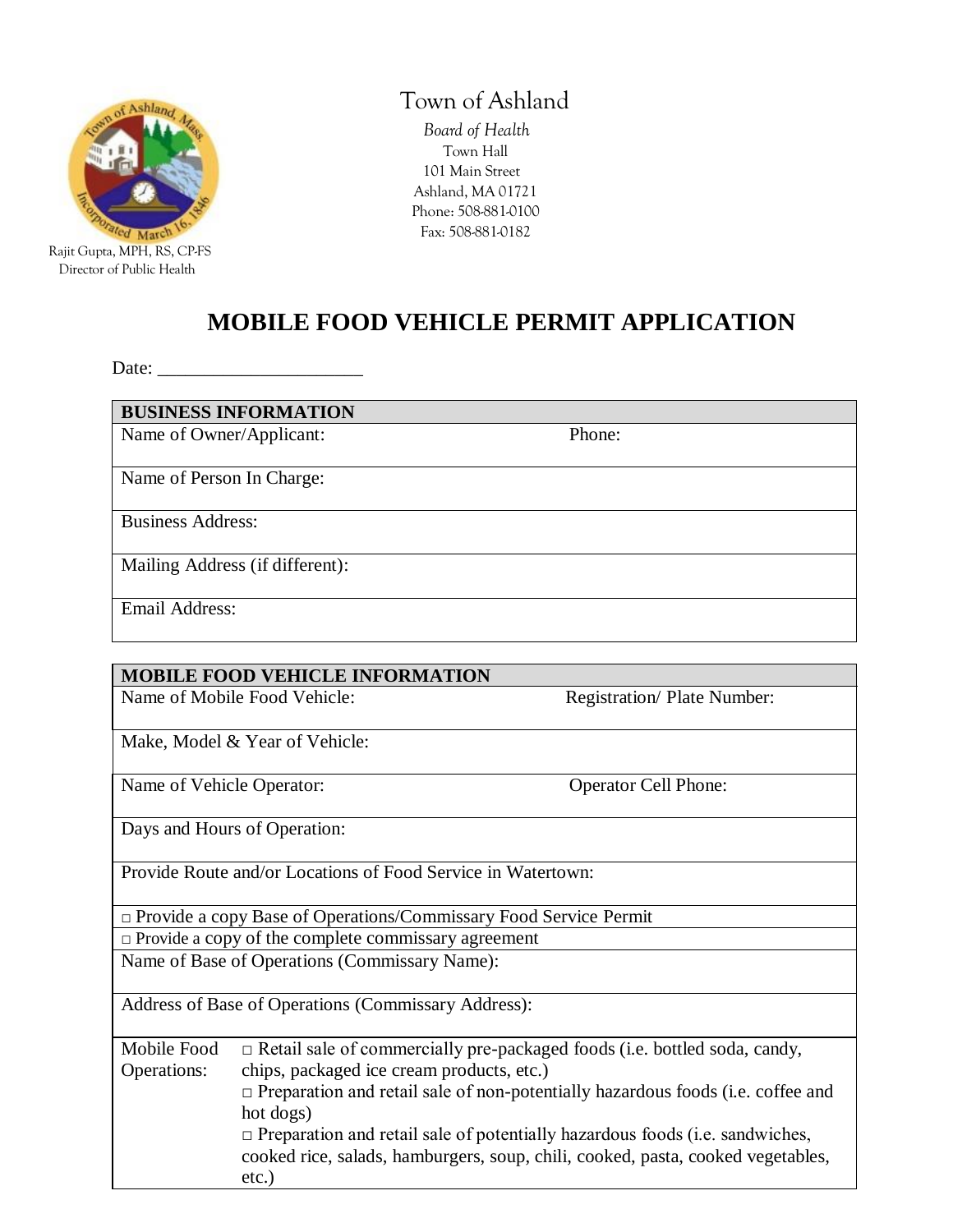| <b>PERMIT FEE</b>                                                 |          |  |
|-------------------------------------------------------------------|----------|--|
| Pre-Packaged Ice Cream Only, Permit Expires Dec. 31 <sup>st</sup> | \$150.00 |  |
| Mobile Kitchen/Food Truck, Permit Expires Dec. 31 <sup>st</sup>   | \$200.00 |  |
| Temporary Mobile Food Permit (per day), minimum notice of 2 weeks | \$50.00  |  |

#### **MANUFACTURE FROZEN DESSERT OR SOFT SERVE ICE CREAM**

Complete the following if you manufacture frozen dessert or soft serve ice cream: Provide name of company where frozen dessert/ice cream mix is purchased.

Is frozen dessert/ice cream mix pasteurized?  $□$  Yes  $□$  No

In accordance with 105 CMR 561.000, I understand that I am required to submit monthly bacteriological lab reports from a certified lab for the frozen dessert or soft serve ice cream products that I manufacture. Initials

# **ICE CREAM VENDOR TRUCK REQUIREMENT**

If Ice Cream is listed on your menu, then compliance must be achieved with the Department of Public Safety requirements of M.G.L. c. 270 § 25 and 520 CMR 15.00, Permitting of Ice Cream Truck Vendor Regulations.

### **FOOD SOURCE**

According to Food Code, FC 8-201.12, the applicant is required to provide the intended list of food to be prepared or distributed in or from the Mobile Food Establishment. Indicate the source of the food or the location where the food items where purchased. Submit additional documents if necessary.

| List Food Items, note if any served raw or cooked- | Where was the food purchased? |
|----------------------------------------------------|-------------------------------|
|                                                    |                               |
|                                                    |                               |
|                                                    |                               |
|                                                    |                               |
|                                                    |                               |
|                                                    |                               |
|                                                    |                               |
|                                                    |                               |

| PLUMBING, HAND WASH, WAREWASH, AND WATER FACILITIES                |            |              |  |
|--------------------------------------------------------------------|------------|--------------|--|
| Is a separate handwashing facility provided?                       | $\Box$ Yes | $\Box$ No    |  |
| Is handwash facility stocked with soap, paper towels, and handwash | $\Box$ Yes | $\Box$ No    |  |
| signage?                                                           |            |              |  |
| Is running potable hot and cold water provided?                    | $\Box$ Yes | $\Box$ No    |  |
| Combination faucets/ mixing valve $(110^{\circ}F)$                 | $\Box$ Yes | $\Box$ No    |  |
| Size of holding tank for potable water                             |            |              |  |
| Tank made of safe/food grade materials                             | $\Box$ Yes | $\Box$ No    |  |
| Size of waste holding tank                                         |            |              |  |
| Drain provided for waste tank                                      | $\Box$ Yes | $\square$ No |  |
| Separate food preparation sink provided                            | $\Box$ Yes | $\Box$ No    |  |
| Separate three compartment sink with drain boards provided         | $\Box$ Yes | $\Box$ No    |  |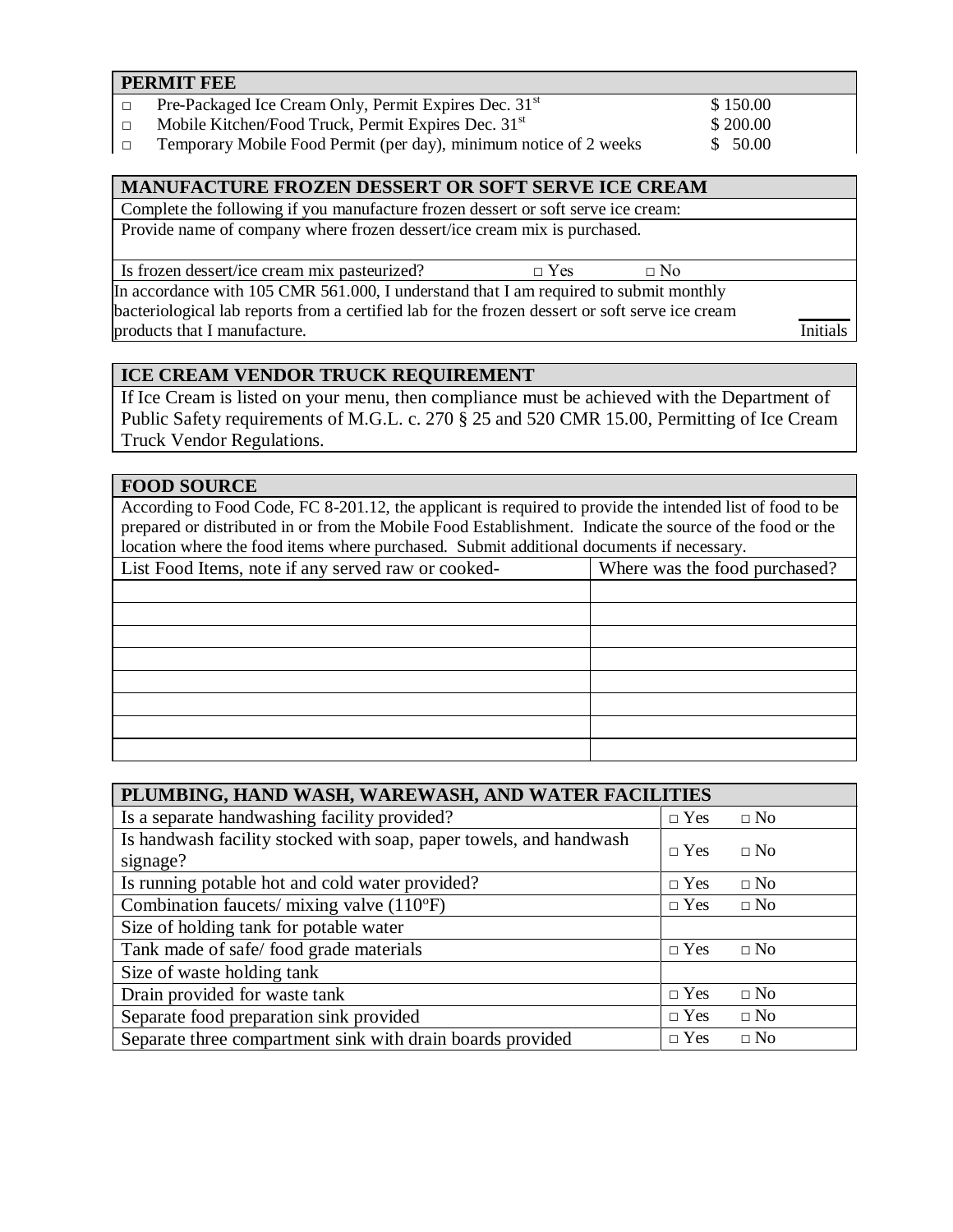| PHYSICAL FACILITIES                                                                                  |            |           |  |
|------------------------------------------------------------------------------------------------------|------------|-----------|--|
| Name, Address, Phone # on Mobile Food Vehicle (Min. 3" Lettering)                                    | $\Box$ Yes | $\Box$ No |  |
| Are windows and doors screened?                                                                      | $\Box$ Yes | $\Box$ No |  |
| Are sneeze guards and overhead protection provided?                                                  | $\Box$ Yes | $\Box$ No |  |
| Are light fixtures shielded in food preparation area?                                                | $\Box$ Yes | $\Box$ No |  |
| Exhaust and ventilation system approved by Fire Department?                                          |            | $\Box$ No |  |
| Check off type of finish floor material provided in food preparation area:                           |            |           |  |
| $\Box$ Quarry Tile $\Box$ Ceramic Tile $\Box$ VCT Tile $\Box$ Other, please describe:                |            |           |  |
| Check off type of finish wall material provided in food preparation area:                            |            |           |  |
| $\Box$ Stainless Steel $\Box$ Ceramic Tile $\Box$ FRP $\Box$ Other, please describe:                 |            |           |  |
| Check off type of finish ceiling material provided in food preparation area:                         |            |           |  |
| $\Box$ Sheetrock $\Box$ Vinyl faced $\Box$ FRP $\Box$ Stainless steel $\Box$ Other, please describe: |            |           |  |

| KITCHEN FACILITIES/ EQUIPMENT                                                                                        |            |           |  |
|----------------------------------------------------------------------------------------------------------------------|------------|-----------|--|
| Is equipment National Sanitation Foundation (NSF) Approved?                                                          | $\Box$ Yes | $\Box$ No |  |
| Is mechanical refrigeration provided that holds food product                                                         |            |           |  |
| $\Box$ Yes<br>$\Box$ No<br>temperature at 41°F and below? How many provided?                                         |            |           |  |
| Is a freezer unit provided and how many?                                                                             |            | $\Box$ No |  |
| Are secondary thermometers in refrigerators and freezers?<br>$\Box$ Yes<br>$\Box$ No                                 |            |           |  |
| Check off type of cooking equipment provided:                                                                        |            |           |  |
| $\Box$ Stove $\Box$ Grill $\Box$ Convection oven $\Box$ Fryer $\Box$ Pizza oven $\Box$ Microwave oven $\Box$ Broiler |            |           |  |
| $\Box$ Rice cooker $\Box$ Rotisserie $\Box$ Steam kettles $\Box$ Other, please describe:                             |            |           |  |
| Are steam tables provided?                                                                                           | $\Box$ Yes | $\Box$ No |  |

| <b>FOOD HANDLING DESCRIPTION</b>                                     |                                                     |
|----------------------------------------------------------------------|-----------------------------------------------------|
| Check which operations apply to your mobile food vehicle operations: |                                                     |
| $\Box$ Cook & Serve $\Box$ Cook, Hot Hold, Serve                     | □ Cook, Hot Hold, Cool, Reheat, Serve<br>$\Box$ N/A |
| Provide number of Food Handlers                                      |                                                     |
| Are uniforms and hair restraints provided?                           | $\Box$ Yes<br>$\Box$ No                             |
| Provide location of toilet facilities for                            |                                                     |
| employee use:                                                        |                                                     |
| What type of disposable gloves are used:                             |                                                     |
| Describe employee education on critical risk                         |                                                     |
| factors, food handling which included                                |                                                     |
| proper food temperature for cooking and                              |                                                     |
| storage, cooking, cooling and re-heating                             |                                                     |
| procedures, handwashing, employee health                             |                                                     |
| and hygiene, and glove use                                           |                                                     |
| Do you have an employee Reporting                                    | $\Box$ Yes<br>$\Box$ No                             |
| Agreement?                                                           |                                                     |

| <b>CRITICAL RISK FACTORS</b>                                      |            |           |  |
|-------------------------------------------------------------------|------------|-----------|--|
| Describe how is food stored and prepared at<br>base of operation: |            |           |  |
| Method of separation of raw and ready-to-                         |            |           |  |
| eat food:                                                         |            |           |  |
| How are food temperatures determined?                             |            |           |  |
| Are foods labeled and dated?                                      | $\Box$ Yes | $\Box$ No |  |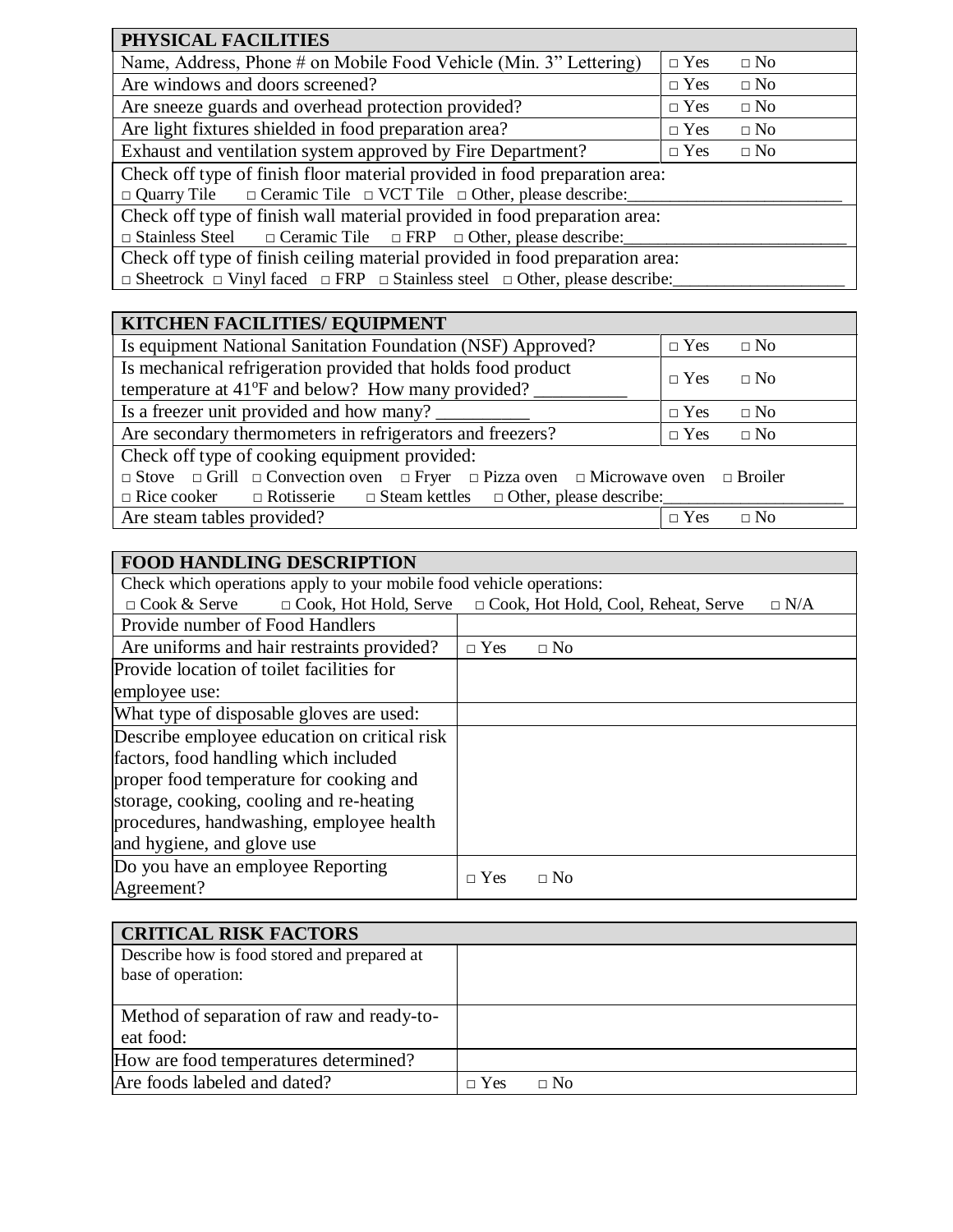|        | REQUIRED ACTIONS TO OBTAIN A MOBILE FOOD VEHICLE PERMIT                                |  |  |  |
|--------|----------------------------------------------------------------------------------------|--|--|--|
| $\Box$ | Provide a menu with consumer advisory language for raw/undercooked food and food       |  |  |  |
|        | allergen language                                                                      |  |  |  |
| $\Box$ | Schedule a pre-operational inspection with the Health Department, (508)881-0100 x 7922 |  |  |  |
| $\Box$ | Pay annual permit fee                                                                  |  |  |  |
| $\Box$ | Provide completed Worker's Compensation Affidavit form                                 |  |  |  |
| $\Box$ | Provide a copy of the Massachusetts Hawkers & Peddlers License                         |  |  |  |
| $\Box$ | Provide a copy of your Ashland Fire Department Propane Permit (if propane is used on   |  |  |  |
|        | your Mobile Food Vehicle)                                                              |  |  |  |
| $\Box$ | A copy of the Base of Operations/Commissary Food Service Permit                        |  |  |  |
| $\Box$ | A copy of the complete commissary agreement                                            |  |  |  |
| $\Box$ | Contact Ashland Police Department for Ice Cream Truck Permit (if applicable)           |  |  |  |
| $\Box$ | If you prepare and distribute/retail food, provide a copy of:                          |  |  |  |
|        | Certified Food Protection Manager Certificate or ServSafe Certificate                  |  |  |  |
|        | Food Allergen Training Certificate                                                     |  |  |  |
| $\Box$ | Review the Mobile Food Permit Requirements, 105 CMR 590.009 (Attached)                 |  |  |  |

Pursuant to MGL Chapter 62C, § 49A, I certify under the penalties of perjury that to the best of my knowledge and belief have filed all State tax returns and paid all State taxes required under law. I certify that the above information is correct and understand that if any changes are made to the pans or the above information without permission from the Health Department may nullify this approval.

I have reviewed the Mobile Food Permit Requirements, 105 CMR 590.009: Special Requirements as outlined below and agree to comply with requirements.

\_\_\_\_\_\_\_\_\_\_\_\_\_\_\_\_\_\_\_\_\_ \_\_\_\_\_\_\_\_\_\_\_\_\_\_\_\_\_\_\_\_\_\_\_\_\_ \_\_\_\_\_\_\_\_\_\_\_\_\_\_\_ Federal ID Number Signature of Applicant Print Name

Corporate Officer (if applicable) Date

\_\_\_\_\_\_\_\_\_\_\_\_\_\_\_\_\_\_\_\_\_\_\_\_\_ \_\_\_\_\_\_\_\_\_\_\_\_\_\_\_

### **OFFICE USE ONLY:**

- □ Complete Application
- **□** \$200.00 Annual Permit Fee
- **□** \$150.00 Pre-packaged Ice Cream
- □ \$50.00 Temporary One Day
- □ Hawker's License
- □ Worker's Comp Form
- □ Propane Permit (if applicable)
- □ Food Permit-Base of Operation
- □ Copy of Base of Operations Agreement
- □ ServSafe Form
- □ Food Allergy Form
- □ Compliance with Ice Cream Vendor Requirement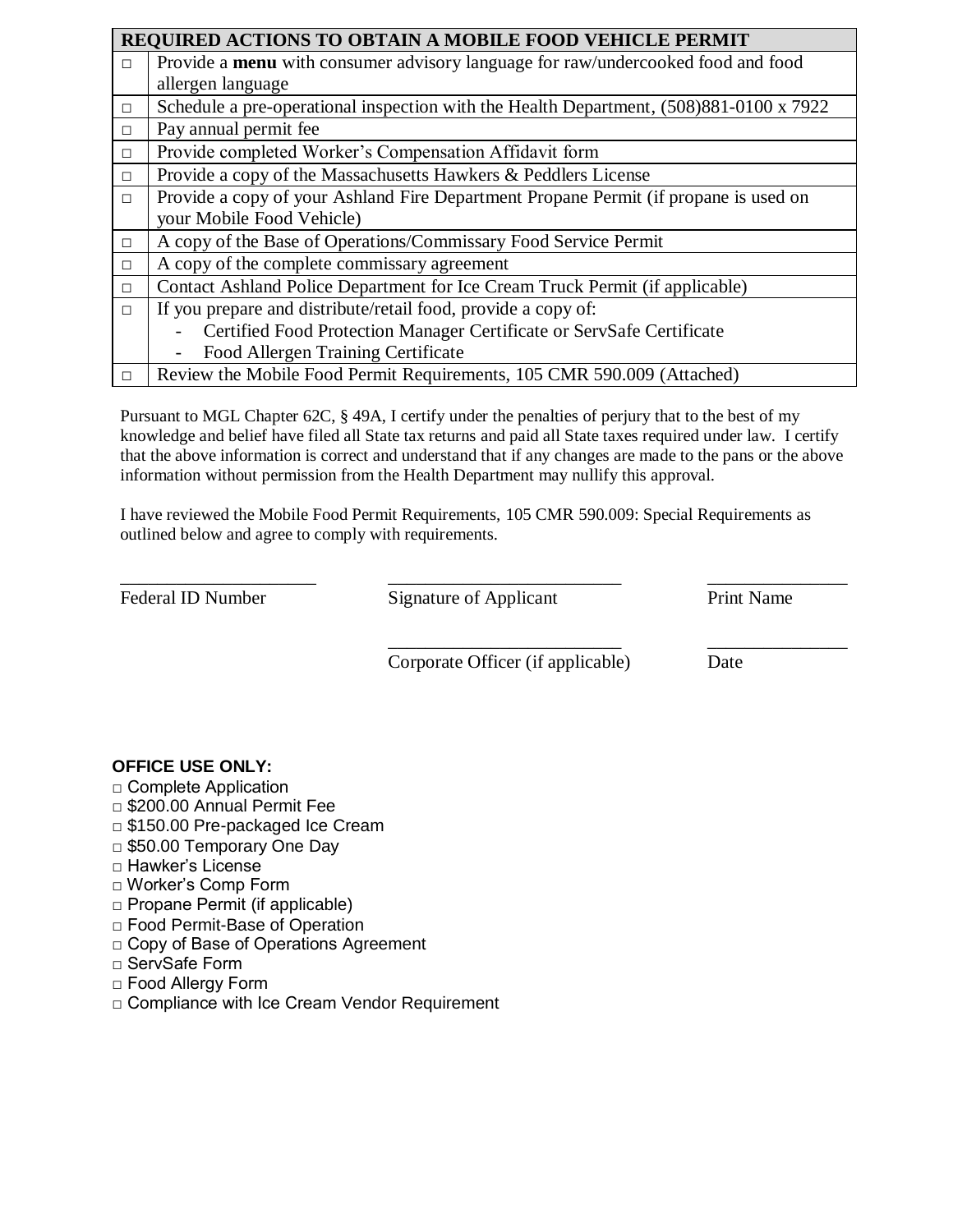### **Mobile Food Permit Requirements, 105 CMR 590.009: Special Requirements**

### **(B) Mobile Food Operations.**

- **(1)** Mobile food operations shall comply with the requirements of the federal **2013** Food Code and other applicable provisions of 105 CMR 590.000 except as otherwise provided in 105 CMR 590.009(B). The board of health may impose additional requirements and restrictions to protect against health hazards related to the conduct of the mobile food operation and may prohibit the sale of some or all potentially hazardous foods.
- **(2)** Mobile food operations not equipped with an adequate water and waste system to facilitate handwashing and the cleaning and sanitizing of utensils shall be limited to the preparation and service of frankfurters and non-potentially hazardous foods and to the sale of pre-packaged food prepared at a food processing establishment licensed in accordance with 105 CMR 500.000, except that pre-packaged food may be prepared by the mobile food operator at a licensed food establishment for which he or she holds a permit in accordance with 105 CMR 590.000.
- **(3)** Mobile food operations equipped with an adequate water and waste system to facilitate handwashing and the cleaning and sanitizing of utensils may prepare potentially hazardous foods requiring limited preparation for immediate service, provided that any advanced food preparation, if necessary, is conducted by the mobile operator in a licensed food establishment.
- **(4)** Mobile food operations shall provide only single-service articles for use by the consumer.
- **(5)** Condiments, cream and sugar shall be served only from a sanitary dispenser or in individually wrapped servings.
- **(6)** Mechanical refrigeration or insulated containers with ice or gel packs must be used to maintain product temperature for pre-packaged, ready-to-eat foods which are required to be held at or below  $45^{\circ}$  F (7° C) or  $41^{\circ}$  F (5° C). The storage of packaged food in contact with water or undrained ice is prohibited. Wrapped ready-to-eat foods such as sandwiches shall not be stored in direct contact with ice. Effective July 1, 2005, all mobile food operations selling or distributing ready-to-eat PHFs must be equipped with mechanical refrigeration that can maintain PHFs at or below  $41^{\circ}$  F (5° C).
- **(7)** Bulk food shall not be used unless purchased from an approved source. Bulk PHFs, with the exception of frozen desserts, must be sold or served on the same day as purchased. All hot food shall be discarded if not used or sold by the end of the day.
- **(8)** A convenient hand-washing facility must be available on site for employee handwashing whenever handling unpackaged foods. This facility shall consist of at least sufficient warm running water, soap and individual paper towels. The board of health may approve the use of chemically treated towelettes in lieu of hand-washing facilities if only frankfurters, non-potentially hazardous foods and non-perishable foods are served and there is no bare-hand contact. Chemically treated towlettes must be made available for use by customers in self-service operations.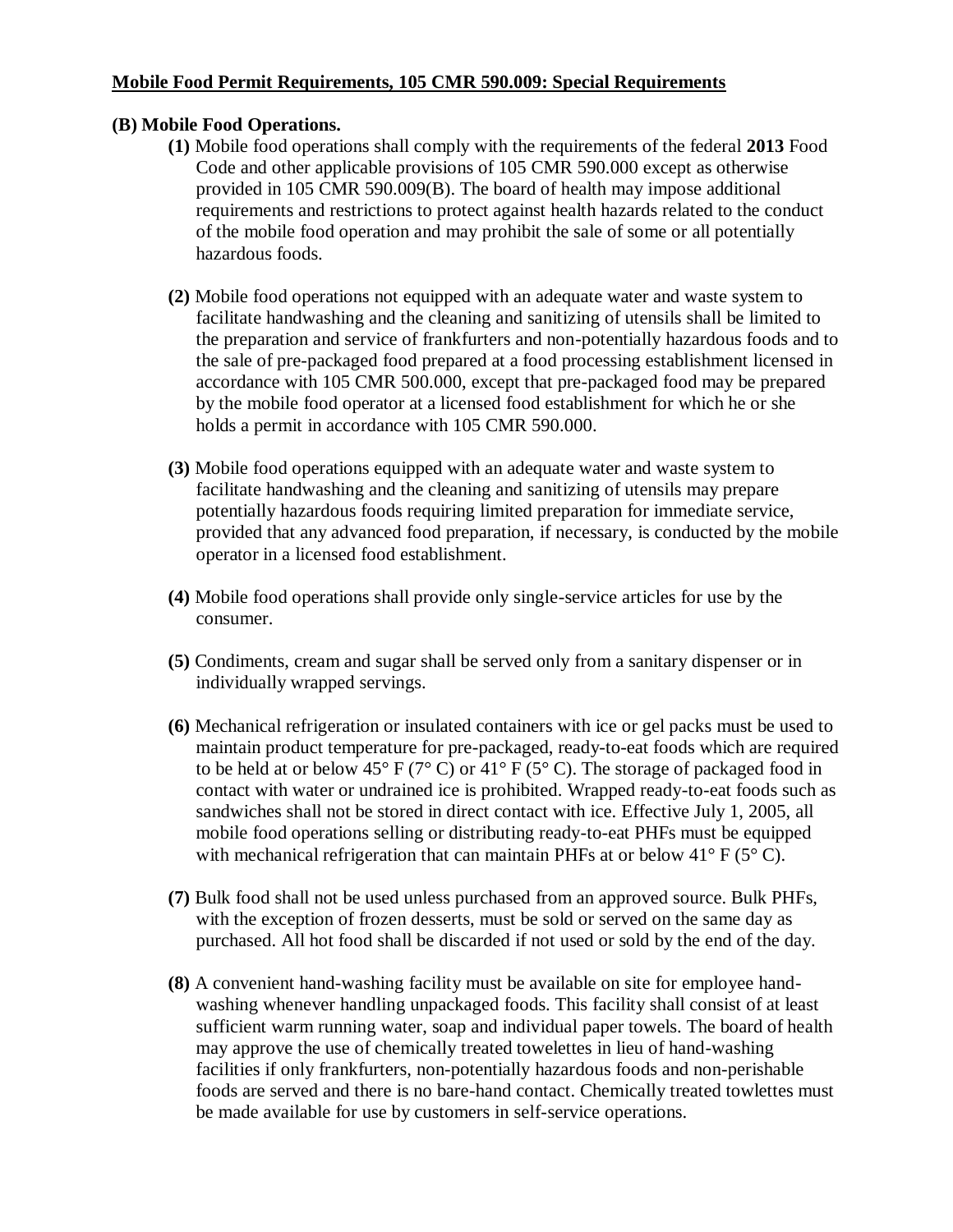- **(9)** A sign shall be provided at consumer self-service operations, which states that the use of bare hands by consumers for self-service is prohibited by state law.
- **(10)** Equipment.
	- **(a)** Equipment shall be located and installed in a way that prevents food contamination and that also facilitates cleaning the equipment and establishment.
	- **(b)** Food-contact surfaces of equipment shall be protected from contamination by consumers and other contaminating agents. Effective shields for such equipment shall be provided, as necessary, to prevent contamination. Mobile food operations, which cook or reheat unpackaged food for hot holding shall be fully enclosed unless equipped with air curtains to prevent the contamination of food and food contact surfaces with environmental contaminants.
	- **(c)** Ware-washing facilities, when required, shall be available in accordance with the FC for cleaning in-use utensils and food contact surfaces.
- **(11)** Operators of mobile food operations shall obtain the use of adequate and suitable toilet facilities where handwashing facilities are available.
- **(12)** Mobile food operations shall operate from a fixed, licensed food establishment or food processing plant and shall report at least daily to such locations for all food, water and supplies and for all cleaning and servicing operations. Mobile food operators shall retain the list of ingredients and the receipt for all bulk foods, which must indicate the name of the food item, the date purchased and the name of the approved food source licensed in accordance with 105 CMR500.000.
- **(13)** Servicing areas shall be provided with overhead protection except that areas used only for the loading of water, packaged food or the discharge of sewage and other liquid waste, through the use of a closed system of hoses, need not be provided with overhead protection.
- **(14)** Mobile food operations shall have identification, i.e., person's name and/or business name, city and telephone number in letters not smaller than three inches, on the left and right door panels of the vehicle or on the left and right sides of the trailer or pushcart.